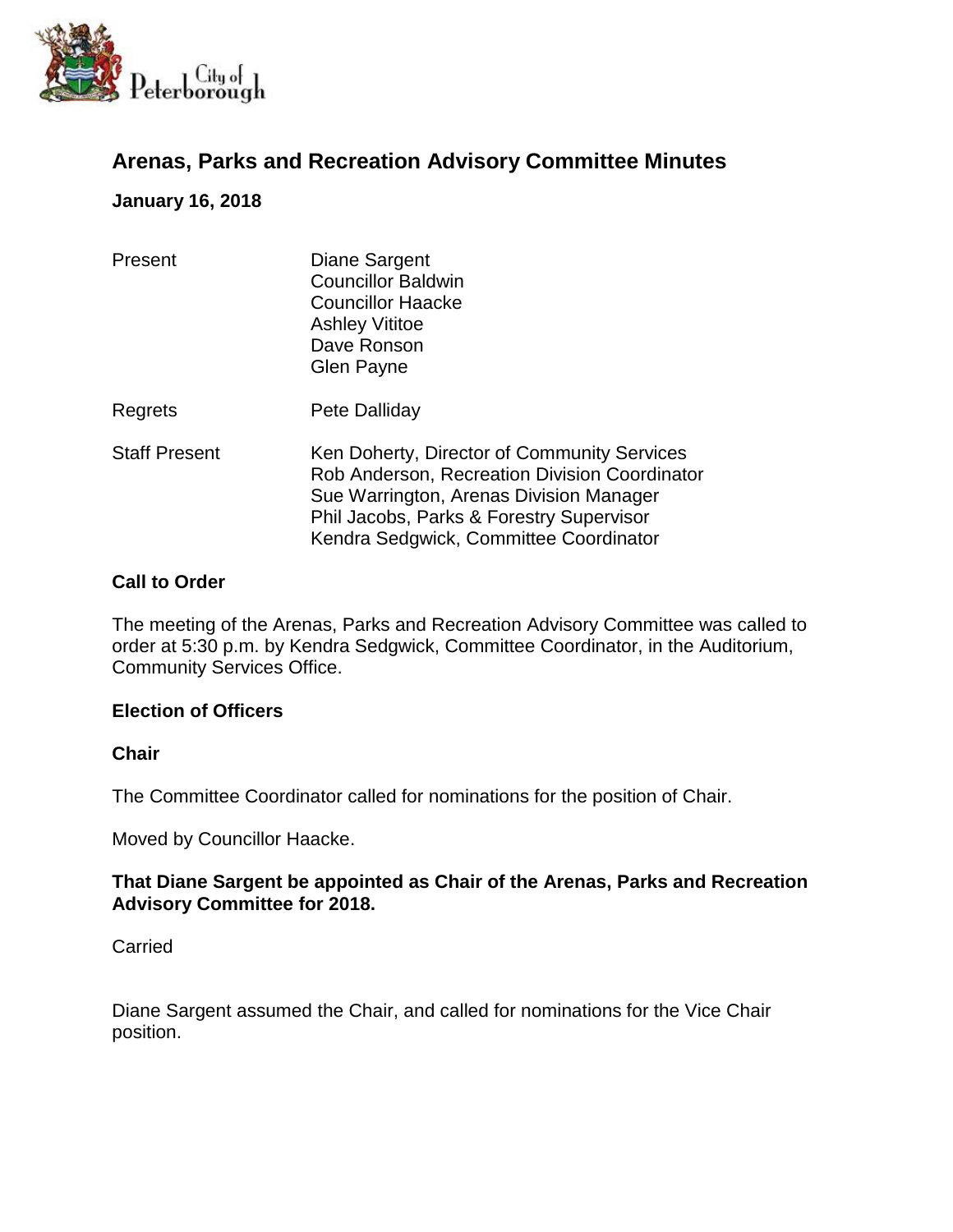# Arenas, Parks and Recreation Advisory Committee Minutes January 16, 2018 Page 2

# **Vice Chair**

Moved by Councillor Baldwin

**That Glen Payne be appointed as Vice Chair of the Arenas, Parks and Recreation Advisory Committee for 2018.**

Carried

# **Adoption of Minutes**

Moved by Councillor Haacke

**That the minutes of the Arenas, Parks and Recreation Advisory Committee meeting held on November 21, 2017 be approved.**

Carried

#### **Disclosure of Pecuniary Interest**

There were no disclosures of Pecuniary Interest.

# **Nevin Park Community Garden Update**

Moved by Councillor Haacke

**That the Rules of Order be suspended to allow questions from members of the Public.**

Carried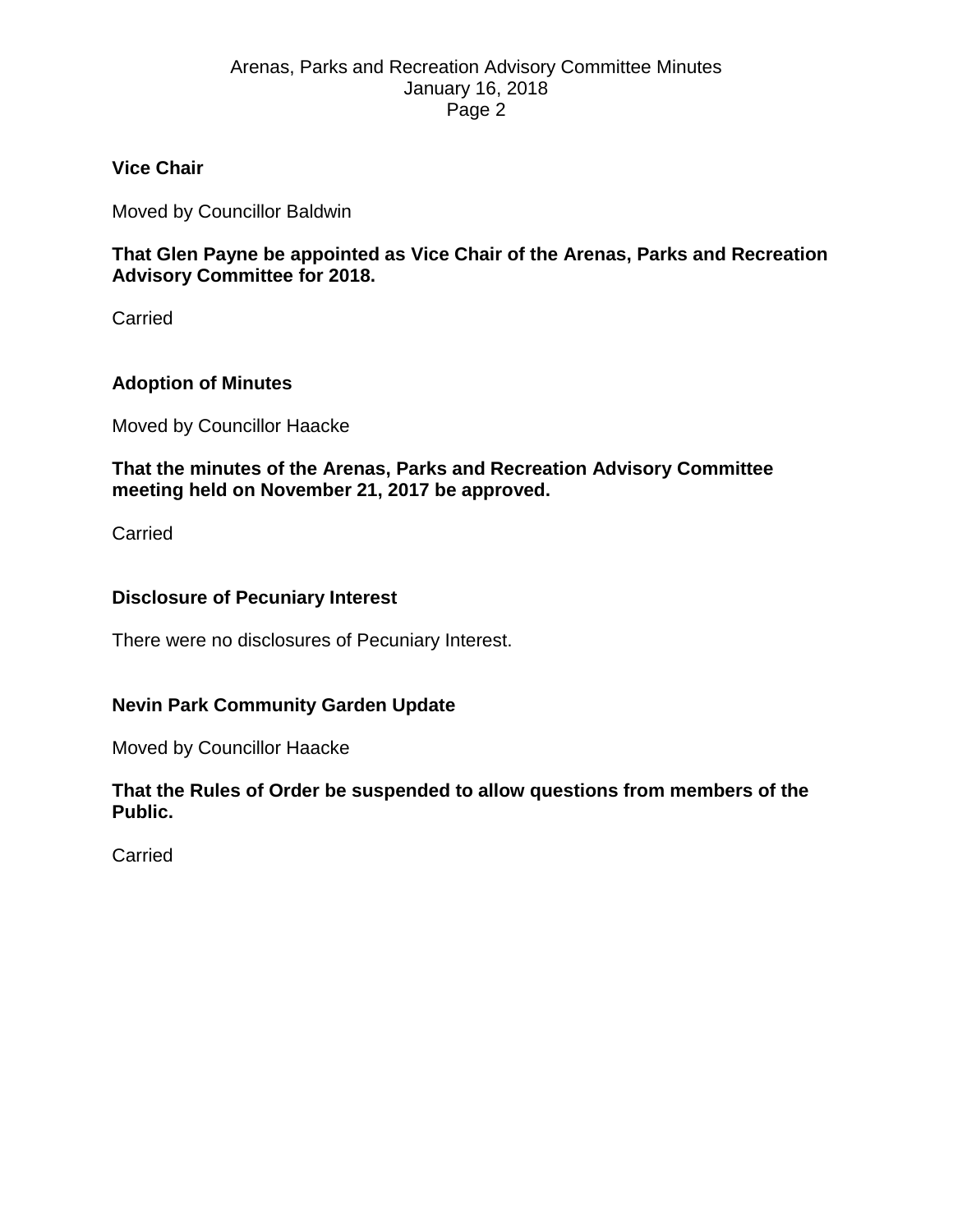# Arenas, Parks and Recreation Advisory Committee Minutes January 16, 2018 Page 3

Moved by Councillor Baldwin

**That the Arenas Parks and Recreation Advisory Committee approve the recommendations outlined in Report APRAC18-001 dated January 16, 2018, of the Recreation Division Coordinator, as follows:**

- **a) That the community garden which was established in Nevin Park in 2016 on a two-year trial basis be continued; and**
- **b) That the Nevin Park Community Garden be expanded to a maximum of twelve plots, and incorporate a pollinator garden.**

Carried

#### **Other Business**

Ken Doherty, Director of Community Services updated the Committee on the 2020 Summer Games (55+ group), the Major Sport and Entertainment Study which is underway and the OP Review.

#### **2017 Civic Award Selection Committee**

Diane Sargent and Dave Ronson volunteered to sit on the Committee on behalf of APRAC.

#### **Next Meeting - February 27, 2018**

The Chair indicated that the next meeting of the Committee is scheduled for February 27, 2018.

#### **Adjournment**

Moved by Glen Payne

#### **That this meeting of the Arenas, Parks and Recreation Advisory Committee adjourn at 6:08 p.m.**

Carried

Kendra Sedgwick Committee Coordinator